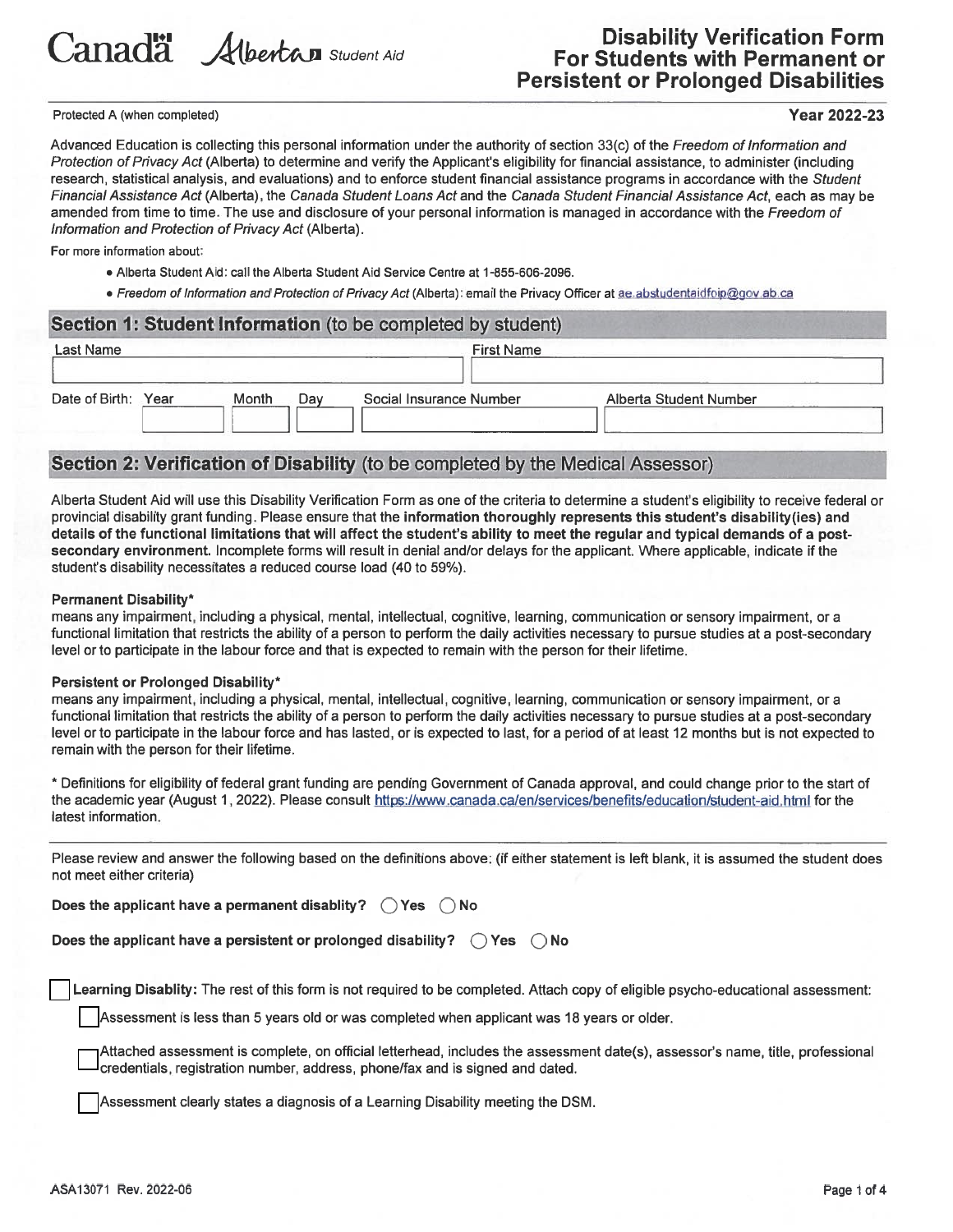|                        | Section 3: Nature of Disability (check and complete all that apply)<br>(to be completed by the Medical Assessor)                                                                               |
|------------------------|------------------------------------------------------------------------------------------------------------------------------------------------------------------------------------------------|
|                        | Mobility/Agility Impairment: To be completed by physician or medical specialist.                                                                                                               |
| Diagnosis:             |                                                                                                                                                                                                |
|                        |                                                                                                                                                                                                |
|                        | Hearing Impairment: To be completed by Audiologist or physician and include the degree of hearing loss.                                                                                        |
| $\bigcirc$ Mild        | Uses aided hearing                                                                                                                                                                             |
| OModerate              | Would benefit from amplification devices in an educational setting                                                                                                                             |
| $\bigcap$ Severe       |                                                                                                                                                                                                |
| $\bigcap$ Profound     |                                                                                                                                                                                                |
|                        | Visual Impairment: To be completed by Optometrist or Ophthalmologist and include the degree of vision loss.                                                                                    |
| Degree of visual loss: |                                                                                                                                                                                                |
|                        | Brain Injury/Cognitive Impairment: Include details about the diagnosis with supporting reports - Neuro-psychological<br>Assessment and/or Brain Injury/Cognitive Impairment Report/Assessment. |
|                        | ADD/ADHD: To be completed by physician, psychologist, or psychiatrist.                                                                                                                         |
|                        | Psychiatric/Psychological (include the DSM): To be completed by physician, psychologist or psychiatrist.                                                                                       |
| <b>DSM Diagnosis</b>   |                                                                                                                                                                                                |
|                        |                                                                                                                                                                                                |
|                        | Pervasive Development Disorder (ex. Autism, Asperger's): To be completed by physician, psychologist or psychiatrist.                                                                           |
| Diagnosis              |                                                                                                                                                                                                |
|                        |                                                                                                                                                                                                |
|                        |                                                                                                                                                                                                |
|                        | Other/Chronic Illness: Specify. To be completed by the appropriate medical professional.                                                                                                       |
| Diagnosis              |                                                                                                                                                                                                |
|                        |                                                                                                                                                                                                |
|                        | Section 4: Functional Limitations (to be completed by the Medical Assessor)                                                                                                                    |
|                        | Mobility and Movement Impacts: As it relates to an educational setting.                                                                                                                        |
| Check all that apply.  |                                                                                                                                                                                                |
| Standing               | <b>Stair Climbing</b><br>Sitting<br>Ambulation (cane, wheelchair, walker, etc.)                                                                                                                |
| Fatigue                | Handwriting<br>Grasping/Gripping/Dexterity<br>Lifting/Carrying/Reaching                                                                                                                        |
| Keyboarding            | Other - specify:                                                                                                                                                                               |
|                        | Describe impact(s): Indicate limitations, frequency, and level of severity.                                                                                                                    |
|                        |                                                                                                                                                                                                |
|                        |                                                                                                                                                                                                |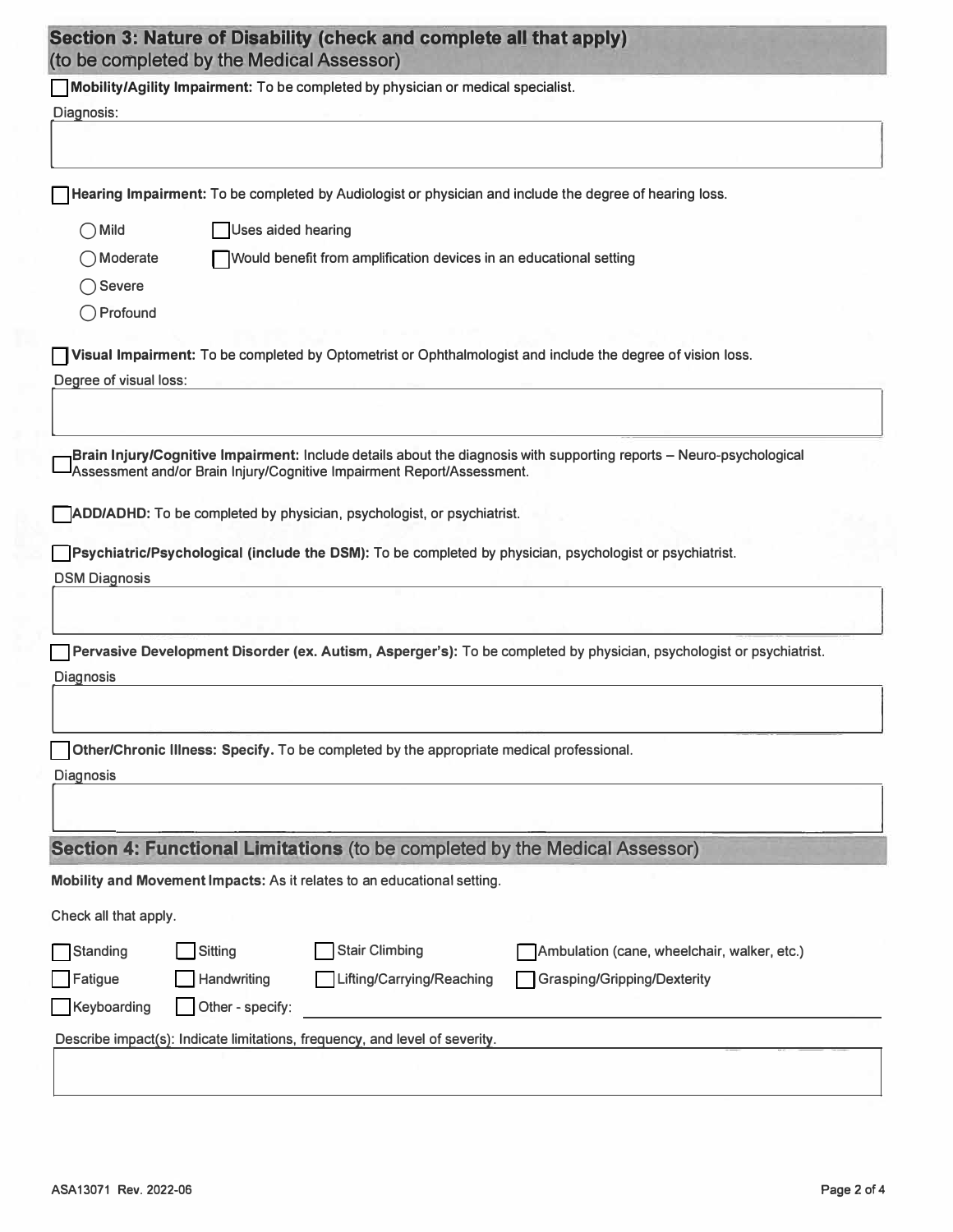Cognitive and/or Behavioural Impacts: As it relates to an educational setting.

| Check all that apply.                                                            |                     |                                                                                                                                |
|----------------------------------------------------------------------------------|---------------------|--------------------------------------------------------------------------------------------------------------------------------|
| Attention and Concentration                                                      | Memory              | Information Processing (verbal and written)                                                                                    |
| <b>Stress Management</b>                                                         | Social Interactions | Organization and Time Management                                                                                               |
| Communication                                                                    | Other - specify:    |                                                                                                                                |
| Describe impact(s): Indicate limitations, frequency, and level of severity.      |                     |                                                                                                                                |
|                                                                                  |                     |                                                                                                                                |
|                                                                                  |                     |                                                                                                                                |
| Medication:                                                                      |                     |                                                                                                                                |
| Is the student taking any prescriptive medication?                               | ()Yes               | ()No                                                                                                                           |
|                                                                                  |                     | If yes, indicate any side effects that may affect participation in an educational environment:                                 |
|                                                                                  |                     |                                                                                                                                |
|                                                                                  |                     |                                                                                                                                |
| <b>Suggested Accommodations or Supports for Post-Secondary Studies:</b>          |                     |                                                                                                                                |
| facilitate their participation in post-secondary studies? (check all that apply) |                     | Based on the student's disability related functional limitations, which accommodations or supports do you recommend that will  |
| Reduced Course Load (40 to 59% of a full time course load)                       |                     |                                                                                                                                |
|                                                                                  |                     | Services – please specify: (ex: tutoring, note-taking, alternate formats, academic strategist, sign language interpreting)     |
|                                                                                  |                     |                                                                                                                                |
|                                                                                  |                     |                                                                                                                                |
| headphones)                                                                      |                     | Equipment/Assistive Technology – please specify: (ex: computer/laptop, digital recorder, specialized software, noise canceling |
|                                                                                  |                     |                                                                                                                                |
|                                                                                  |                     |                                                                                                                                |
|                                                                                  |                     |                                                                                                                                |